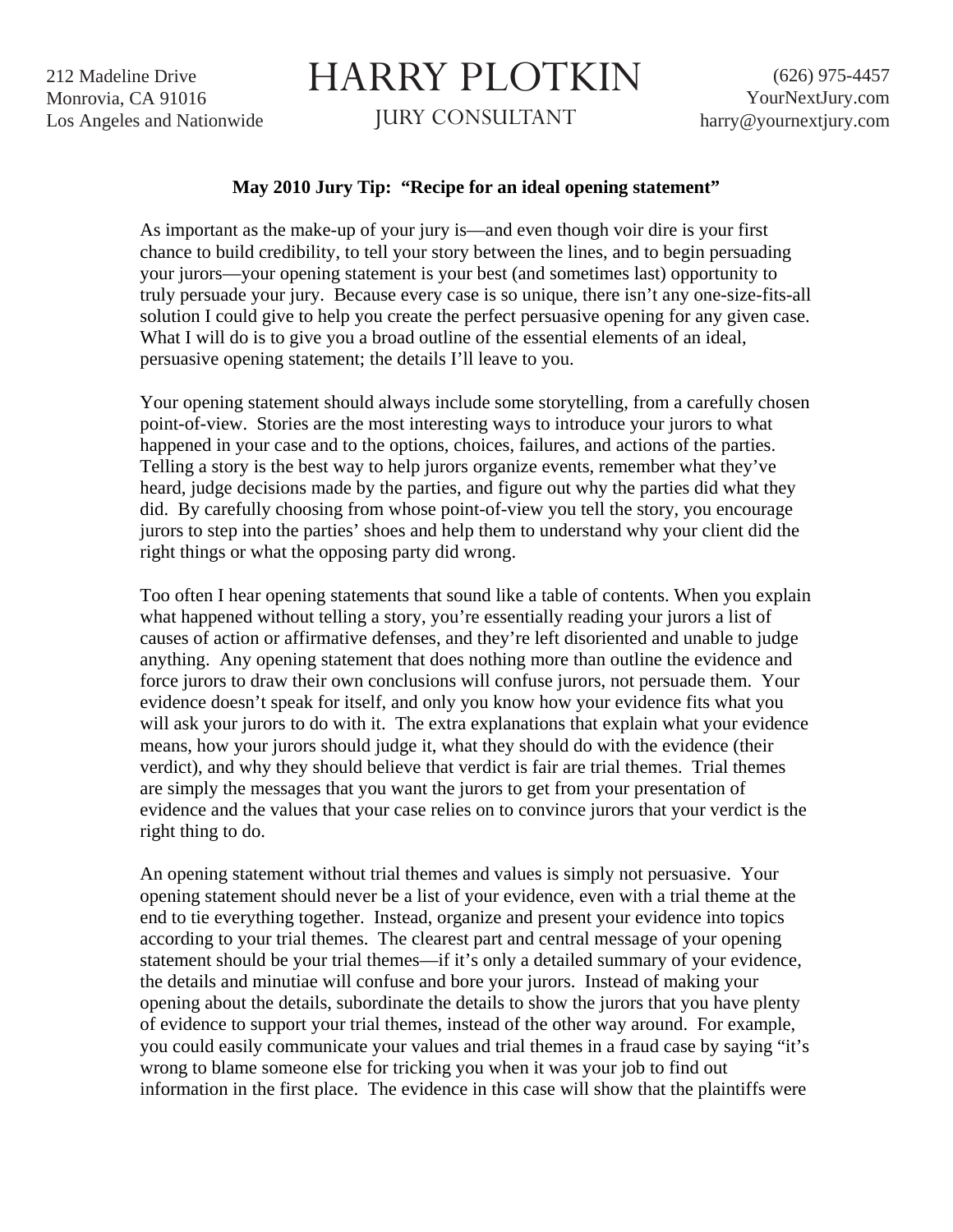supposed to research everything themselves, but instead they CHOSE to assume that the sellers had told them everything, didn't do ANY research on their own or even ask a single question, and now they're blaming us. For example…"

I've often heard lawyers recite a long summary of the experts who'll testify, with out-ofcontext summaries of what they'll say or descriptions of their credentials. Talking about the experts in your opening statement does nothing to persuade the jurors; it's like telling them that smarter people have already made up their minds for them. Just when the jurors are starting to develop their own feelings, suspicions, and skepticisms about the case and begin wanting to judge the case for themselves, you're talking about experts instead of what happened. Having interviewed thousands of jurors after actual and mock trials, I can tell you that one of the jurors' most common complaints is that "we didn't need an expert to tell us that, we could figure it out ourselves." Talking about your experts in opening is worthless, but I've found it persuasive to tell jurors things like "you don't need an expert to know that customers are more willing to buy products with recognizable trademarks like the Nike swoosh or the Coach logo, but we'll have an expert tell you that the defendant made more money by copying our trademark."

Any persuasive opening statement should explain to the jurors, in clear terms, the difference between a frivolous case and a meritorious one (if you represent the plaintiff) or the difference between an unreasonable defense and a fair one. Hopefully you've learned about your jurors concerns about your case and their definitions of right and wrong during voir dire. In your opening, show that you've listened and explain to them how your case is completely different from the frivolous cases or irresponsible defenses they've complained about in voir dire.

*"The evidence in this case will show that our ex-salespeople did more than just take their experience and know-how to a competing company. If that's all they took, we wouldn't have been thrilled about it, but it would have been perfectly legal. But instead, the defendants took actual secrets of ours with them…"* 

Let's say your jurors complained in voir dire that people who trust verbal business promises without getting anything in writing are foolish, naïve, and should only blame themselves if the promise is broken. How do you think your jurors will react during your opening statement if you insist that oral contracts are just as valid as written ones and that the defendant should be blamed for breaking a verbal promise? If you've been able to treat voir dire like a focus group, use what you've learned and tailor your opening statement to fit your jurors' beliefs. In your opening, you'd be better off admitting that your client was foolish and naïve for trusting a promise and getting burned, but that enforcing broken promises is the only way to stop trusting, naïve people from having to get burned and learn the hard way, and to stop irresponsible businesspeople from taking advantage of trusting people.

Because every juror judges the litigants based on what they would have done, every opening statement should discuss not only what your opposing litigant did, but more importantly what they COULD have and SHOULD have done, but didn't. Even word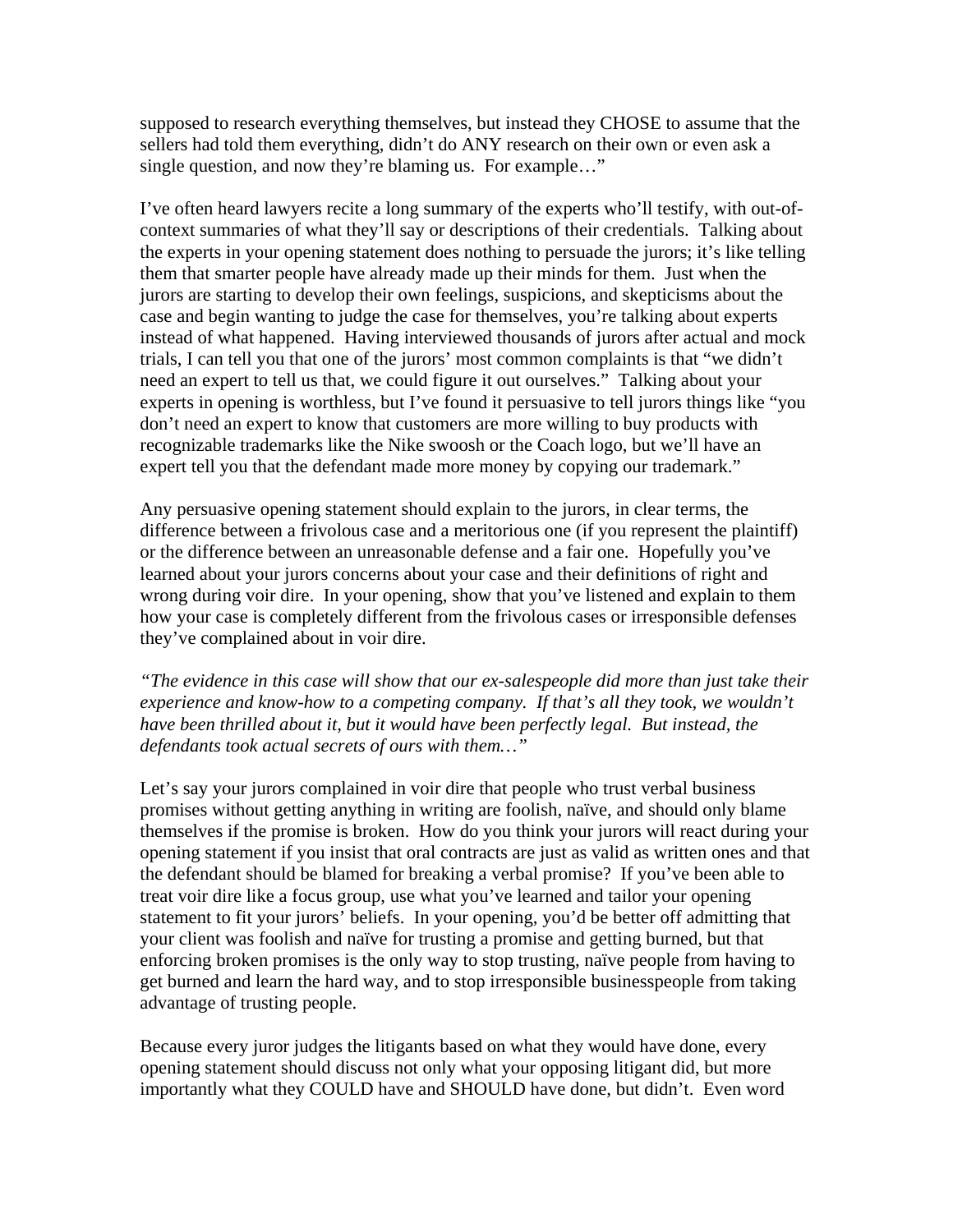choice matters—jurors are much more critical when they are told that a plaintiff or defendant "chose" to make the bad decisions that they did.

As the plaintiff or prosecution, you should ALWAYS take the time to address the defenses and "excuses" the other side is likely to present. The major advantage to presenting your case and your opening statement first is NOT the chance to completely win over your jurors before the other side has a chance to speak. Instead, your main advantage to going first is the chance to refute and rebut their case before they've even presented it. A huge part of persuading jurors is to get them to think about the case in favorable ways, to focus on your strong issues, and to ignore the other side's key issues. The plaintiff (or prosecution) has the unique chance to explain to the jurors what the case is REALLY about, and why the defense's explanations are irrelevant excuses.

When you have the chance to go first, NEVER miss the opportunity to fully address the defense's case before they do. If the defense has some powerful things to say—perhaps your plaintiff in a wrongful death case already had a terminal illness, your plaintiff in an intellectual property case took some inspiration and copied some ideas from someone ELSE'S idea, or your plaintiff in an employment trial failed a drug test—make sure you mention it first. Not only does it take the sting out of the jury and prevent the defense from dropping a bombshell, your willingness to talk about the weakest parts of your case leaves the impression that you aren't worried and concerned about it. That makes your jury even more receptive to arguments that defuse the issue and make it less relevant. Some of the most persuasive defense opening statements I've seen have taken full advantage of a plaintiff who failed to mention the elephant in the room during their opening. Letting the defense give jurors your bad news first can be disastrous.

As a plaintiff or prosecutor, the most often overlooked but most important part of your opening statement is the fundamental way to build trust and credibility in your case: by finding a way to tell your jurors that you understand the concerns and worries they discussed in voir dire, that you understand their concerns are valid and wouldn't be suing (or pressing charges) if you couldn't address those concerns, and that your case is DIFFERENT. Of course, you're not allowed to communicate the message so bluntly without objection, but every case has a way, and you'll have to be creative in getting that message across. For example, in a medical malpractice case, you may want to say "We all know that every surgery is risky and that patients have to accept the EXPECTED risks of surgery, so we aren't blaming the doctor just because Mr. Johnson's surgery didn't go well. But the evidence will show that this is NOT a case about a surgeon trying his best and making an honest mistake; instead…"

For those of you on the defense side, don't worry that I'm leaving you out. There are also advantages to going second, reacting to what the plaintiff has said, and having the last word. I talked about the importance of plaintiffs addressing your most damaging issues before you have the chance, but often the plaintiffs hope to avoid the issue, which presents you with a valuable opportunity. One of the most effective techniques you can use in your opening is to take some time to highlight "what the plaintiff DIDN'T tell you" for your jurors. Because of the way that jurors scrutinize credibility, the content of